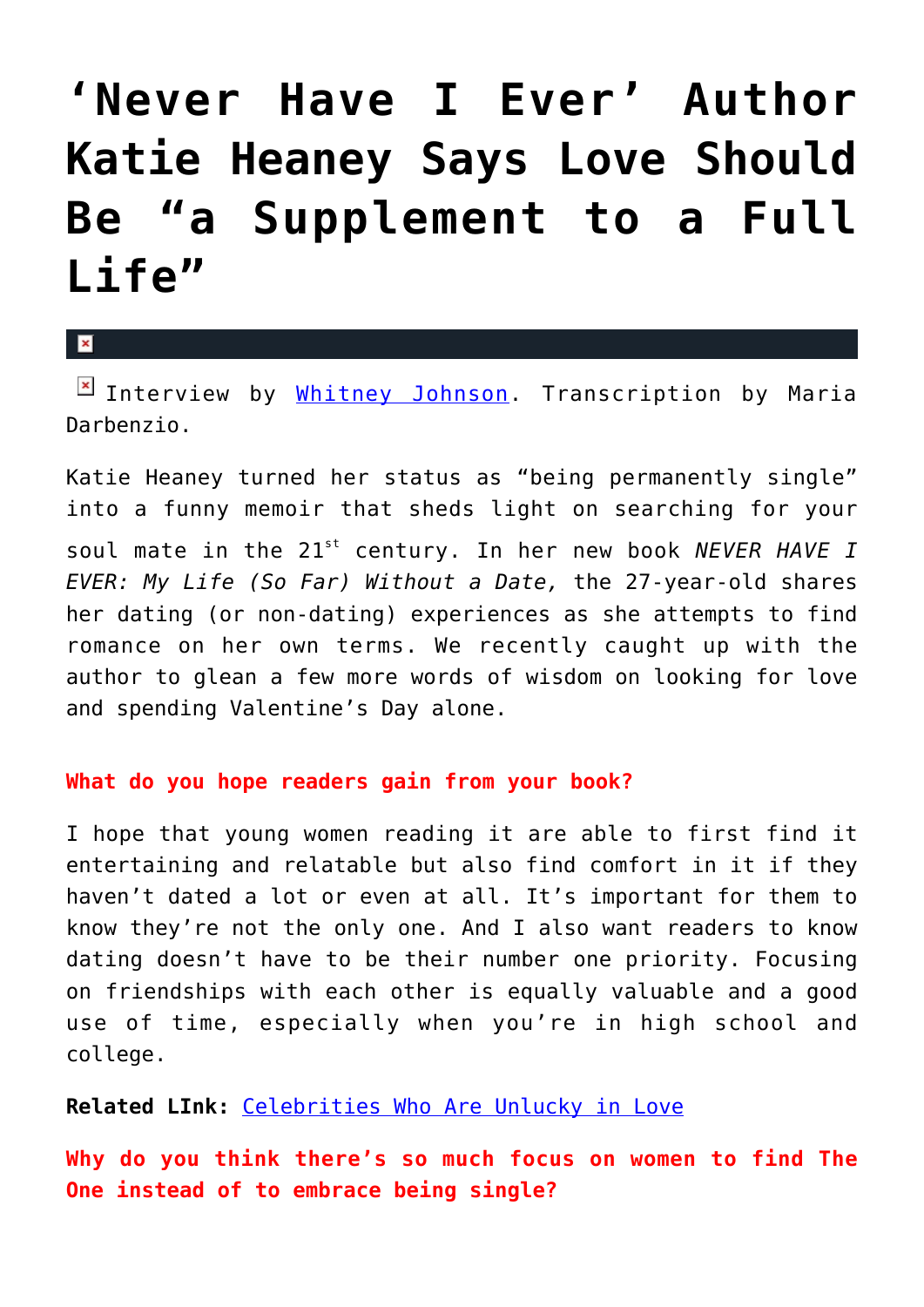Even though we've made so much progress — it's because we're being educated at higher rates than guys these days and things like that — it's still supposed to be our primary goal to be looking for a husband so that we can start a family. I think that pressure starts incredibly early, and it doesn't really let up.

I think that what I realized in writing this book is the differences between the way the pressure is directed at me or my friends versus the way that guys experience it. Guys just don't have the same pressure to be constantly focused on love. If they want to focus on their career, nobody judges them. But, if a woman says the same thing, people say "Well, aren't you worried about getting too old? What about your biological clock? Don't you think you should at least be putting yourself out there in case you meet him?" We talk about it like it's this job. We should see it as a supplement to a full life that we create for ourselves.

## **Do you think this pressure causes women to settle for less than they deserve?**

I do. I hear a lot of girls talking about dates they have, and they're not looking forward to them. Or a guy that they've been seeing is clearly not the type of guy they want. There's some weird impotence to kind of keep giving him chances and chances and chances. That's because there's this pressure to find him.

I think that there needs to be more trust in ourselves to know who we're really interested in and who we're not. We need to trust that it's better to be single than to be with someone you aren't interested in. The guy that you *are* interested in will come along.

**What's the best dating advice you've ever received from a friend?**

The best advice that I've ever been given is just to be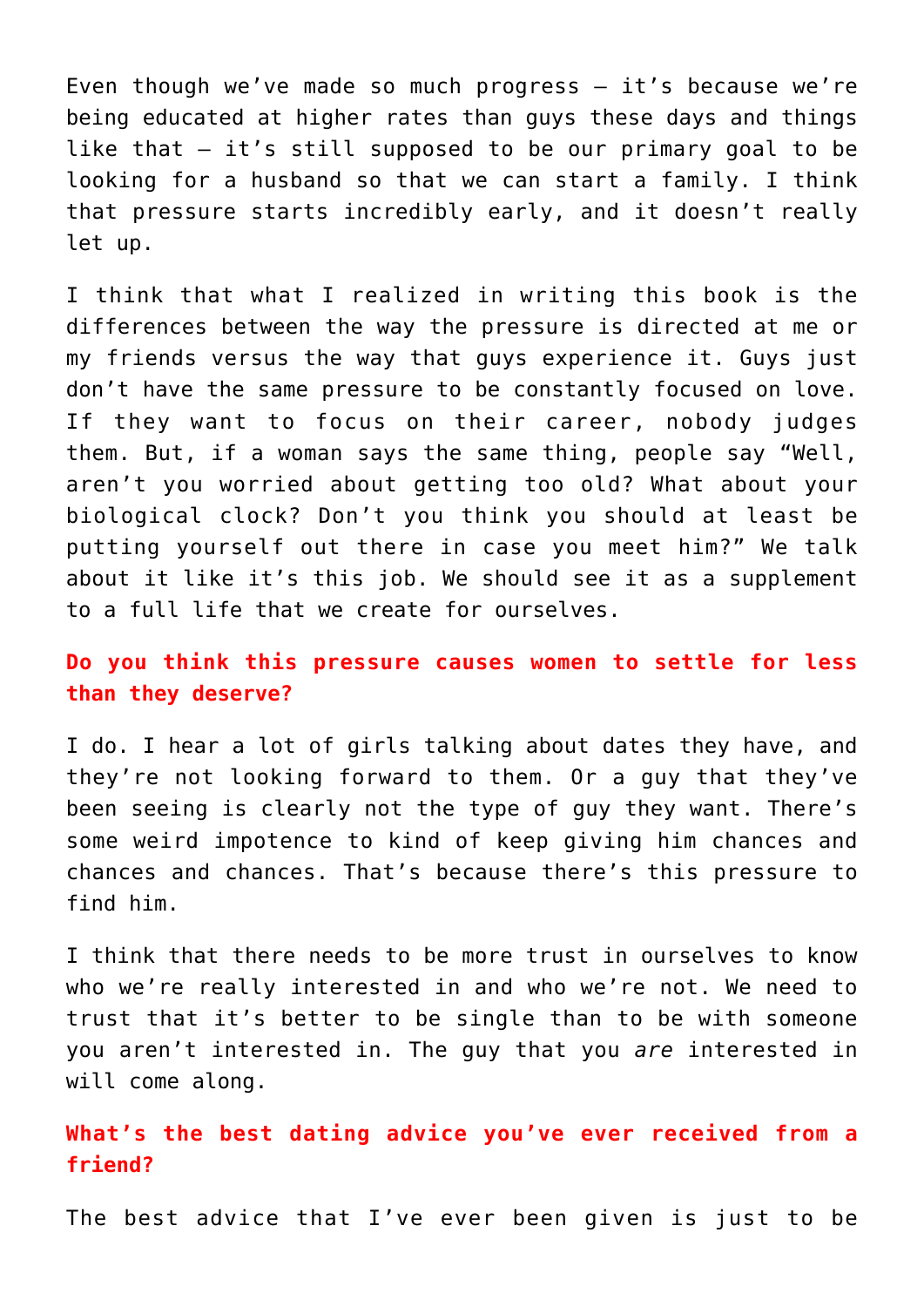comfortable thinking of myself as someone who other people want to date. It's not because I felt bad about myself; I just didn't really see that as a possibility because it wasn't happening. So thinking of yourself as attractive, appealing people who other people want to spend time with kind of affects you in all these tiny ways that impacts the way other people perceive you.

**And conversely, what's the best advice you've ever given someone?**

I tend to be the friend who tells everyone to break up with their boyfriends because I'm always like, "It's so clear you don't like him."

I think it's important to listen to what the other person is saying and to not be bossy in how you talk to them, helping them to listen to what they're saying and to recognize that if they're not sounding happy or they're complaining more than not, then something is probably wrong. And you need to remind them that it'll always be okay to be single and make them feel that that's true by being there for them.

**Related Link:** [Finding Your True Destiny After Losing Love](http://cupidspulse.com/finding-true-destiny-losing-love/)

**With Valentine's Day coming up soon, what's your advice for single ladies who let the romantic festivities bring them down?**

I hate Valentine's Day, but I think the thing to remember is that couples usually hate it too. I sort of think it's a holiday like New Year's Eve where everyone pretends to be so excited and everyone feels the need to make huge plans, but then everyone is disappointed.

So I would remind yourself that just because someone's a couple doesn't mean they're having a great Valentine's either. That's not to say that you should take delight in other people's misery, but just remember that a lot of people hate